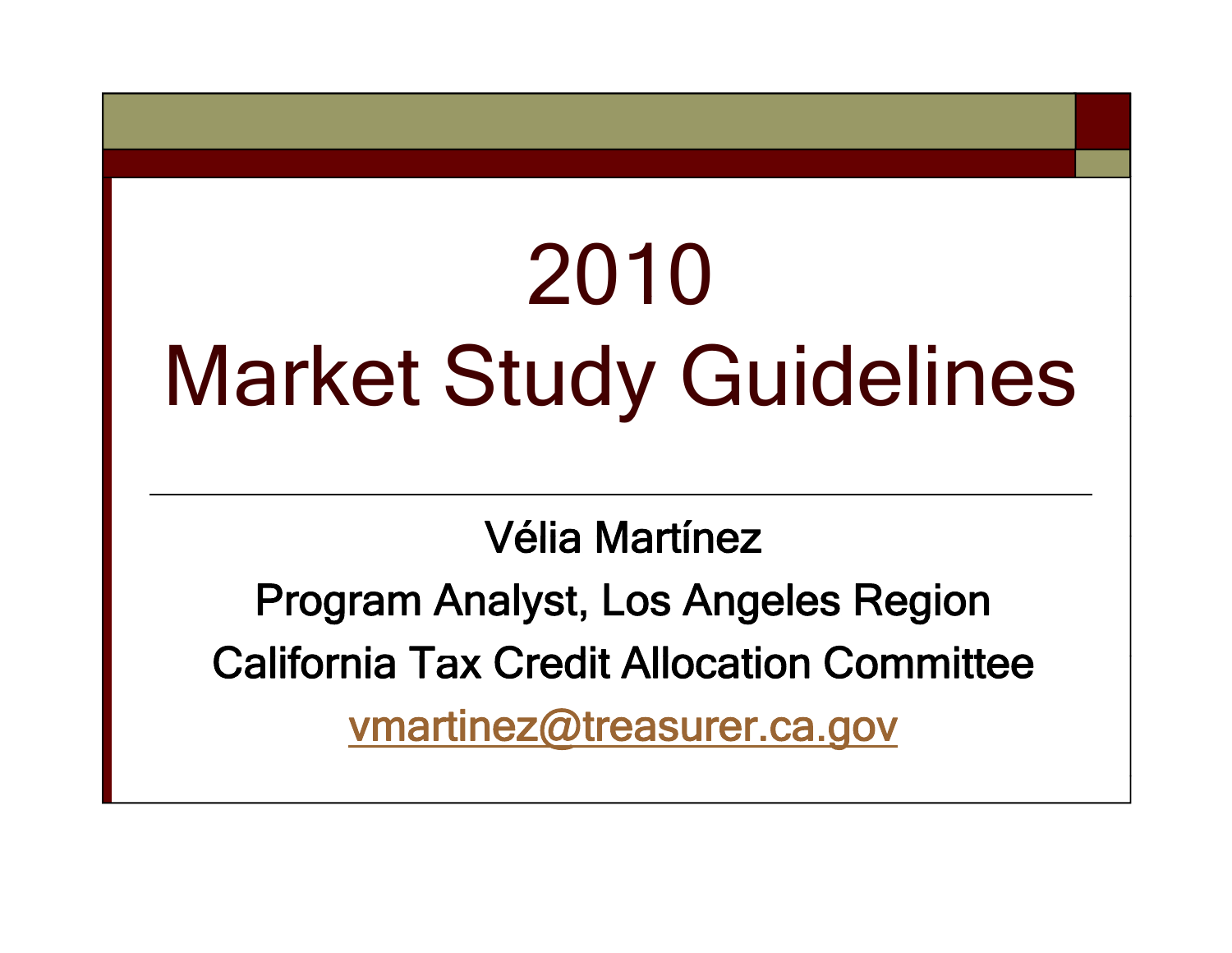## Market Study Guidelines

- Market Studies
	- **Update after 6 months** 
		- □ September 26, 2009
		- □ January 7, 2010
	- New Market Study required after 1 year
		- $\Box$  March 25, 2009
		- □ July 7, 2009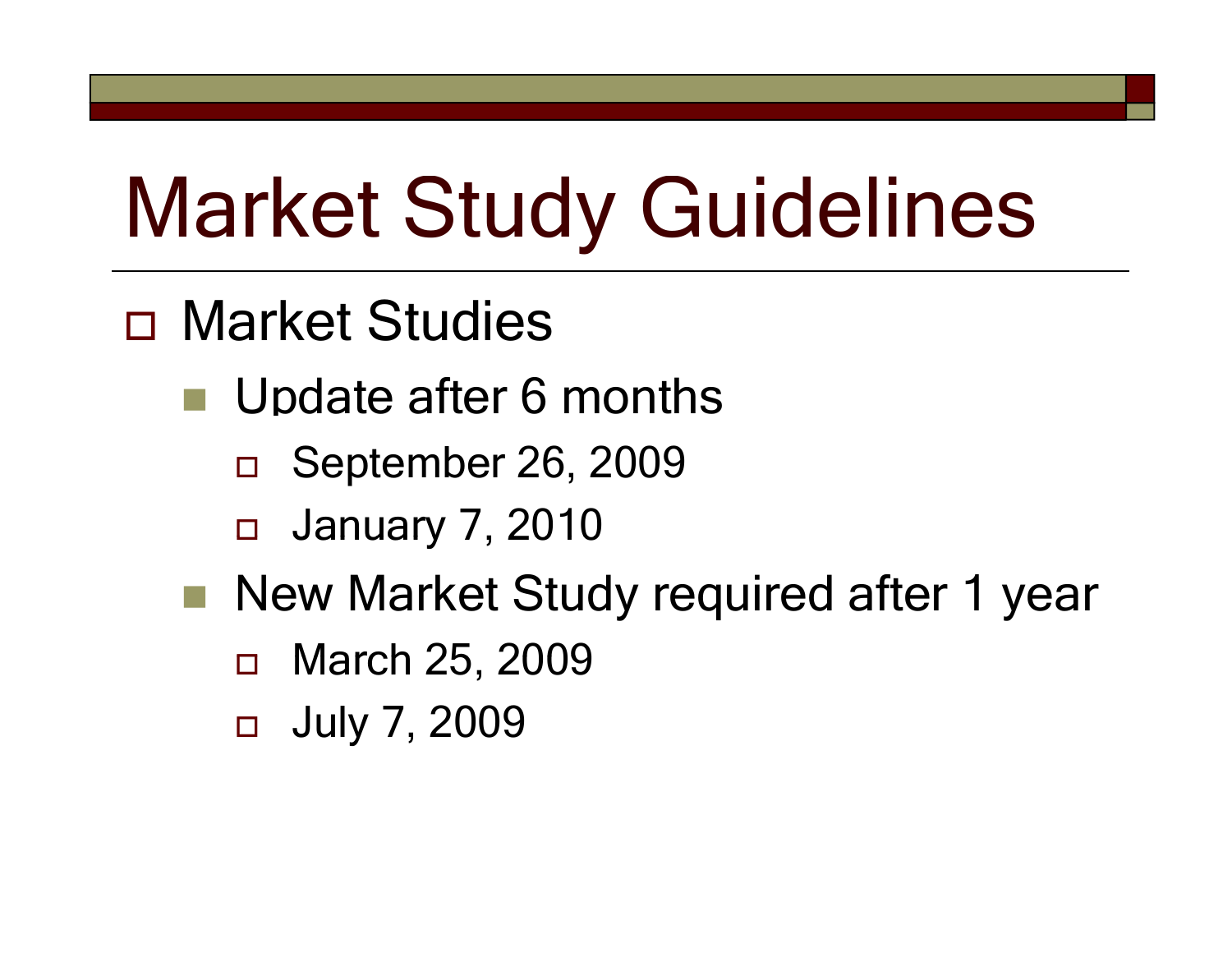## Project Description

 Target Population an dO ccupancy Type

- □ Construction Type
	- $\blacksquare$  High-rise?
	- Demolition of an existing structure?
- Total Units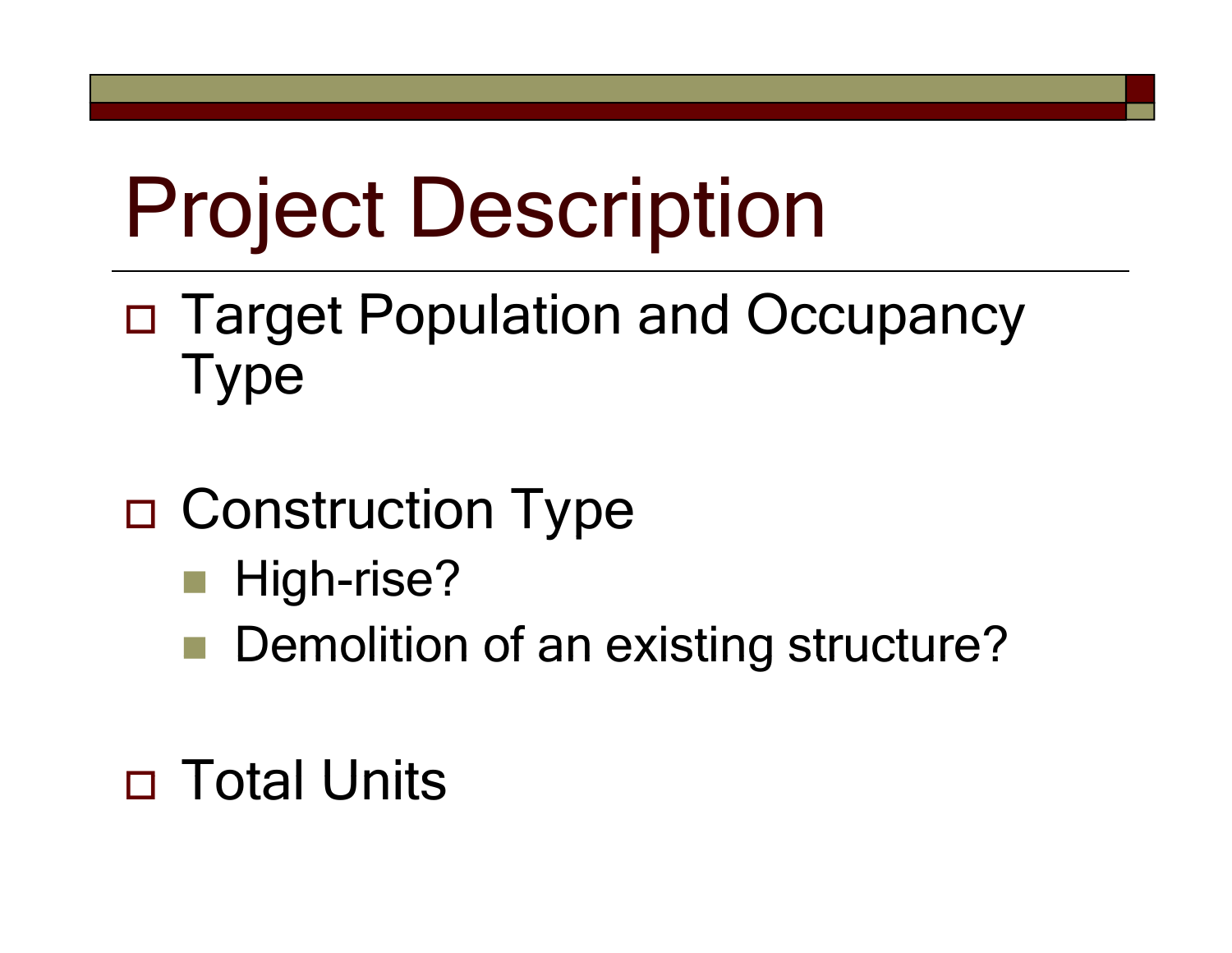## Project Description Cont.

#### □ Location



### Scattered Site?

Amenities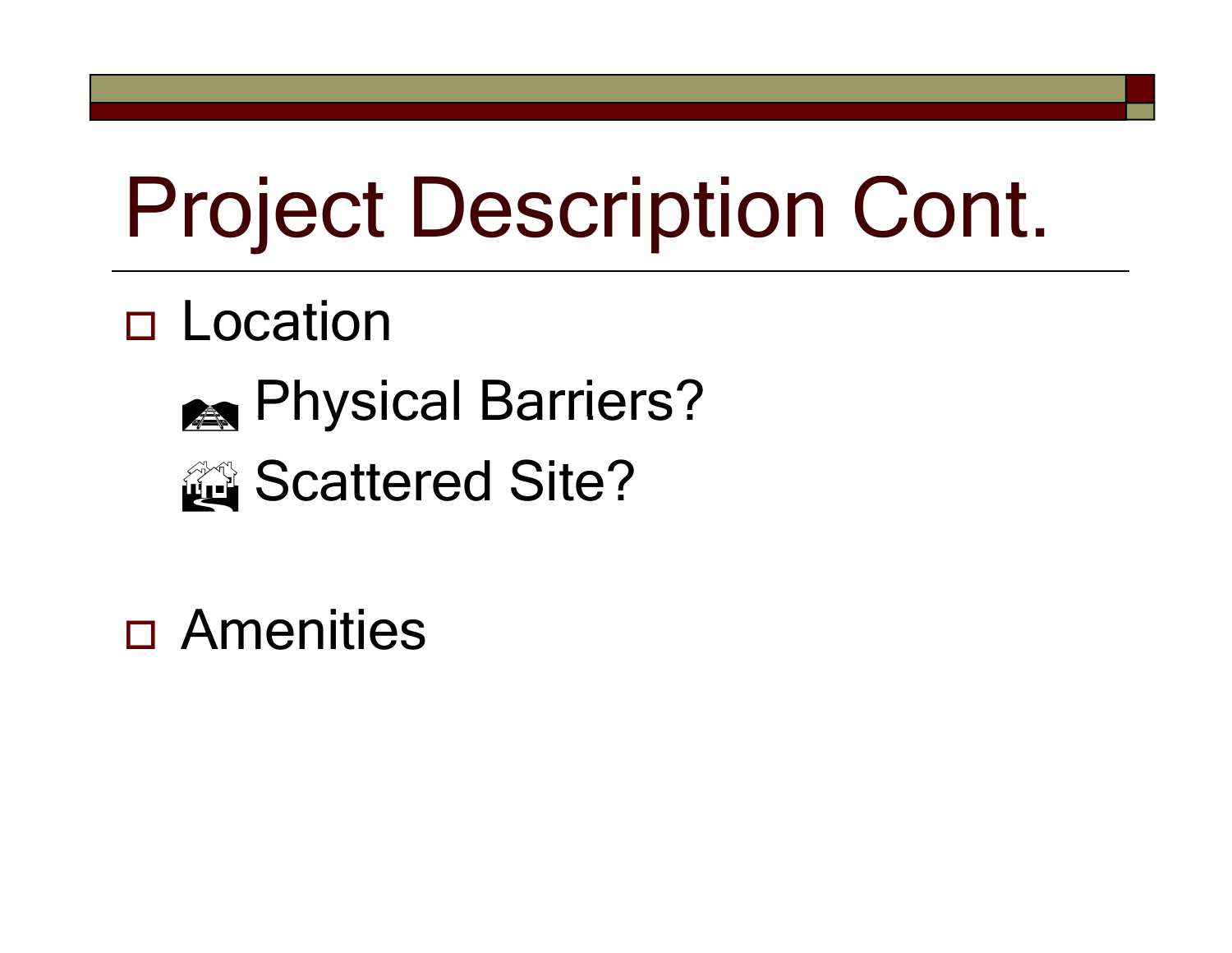## **Delineation of Market Area**

- □ Detailed rationale for the suggested **Primary Market Area (PMA)**
- □ Rural projects
- □ Avoid overlapping markets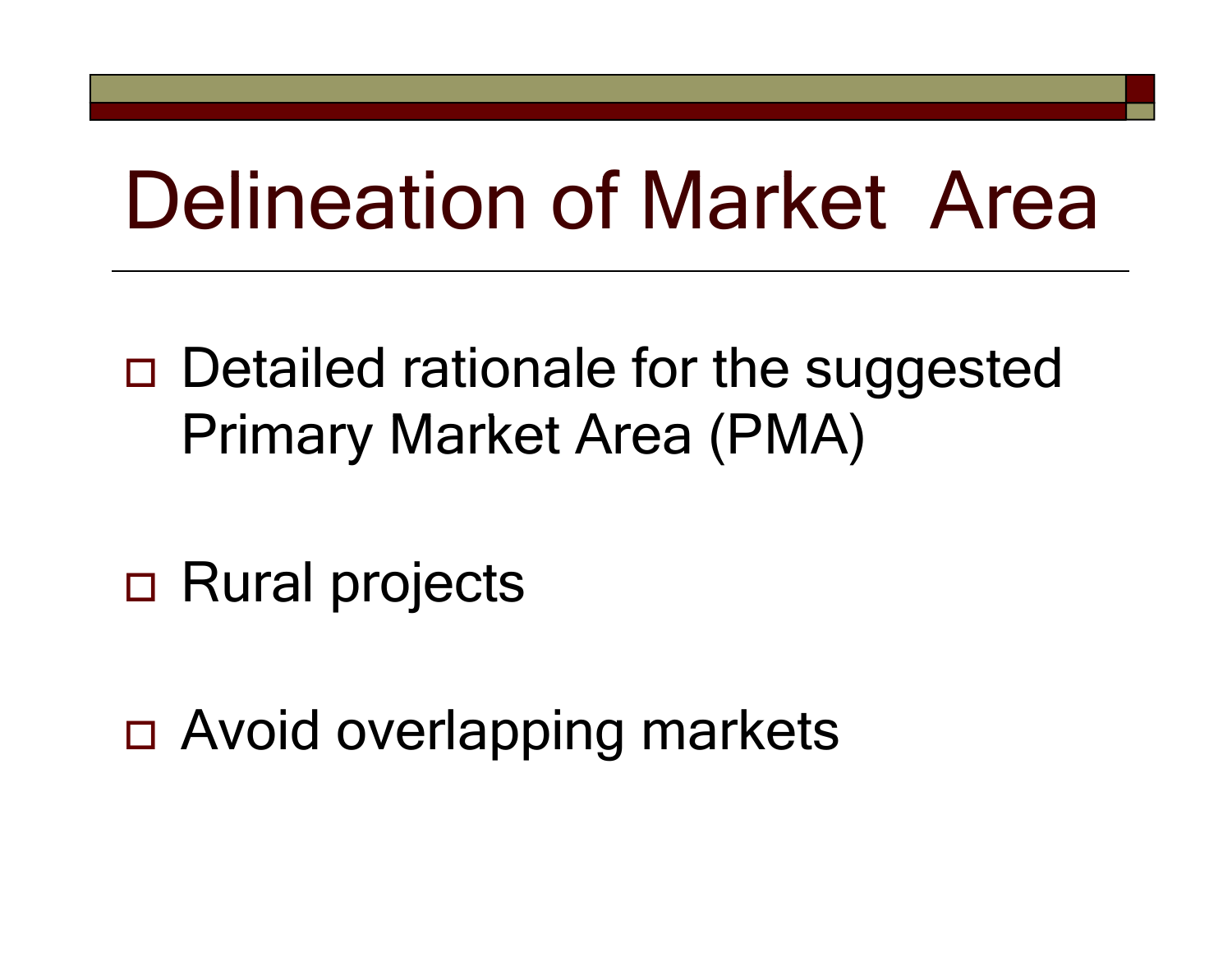## **Market Area Economy**

#### □ Employment

□ Employer

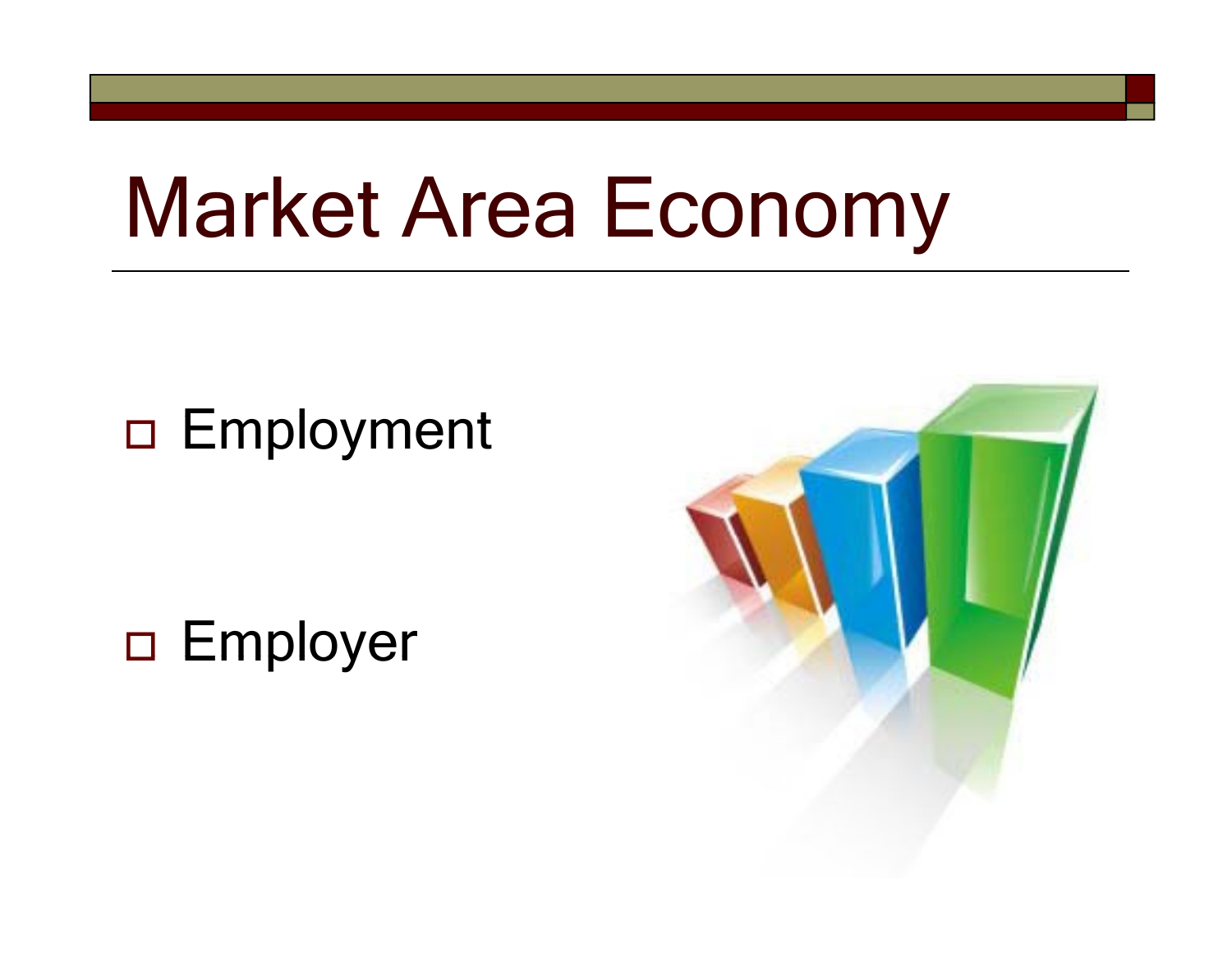## **Trends**

#### D Population Trends

#### **D** Household Trends

#### □ Income Trends

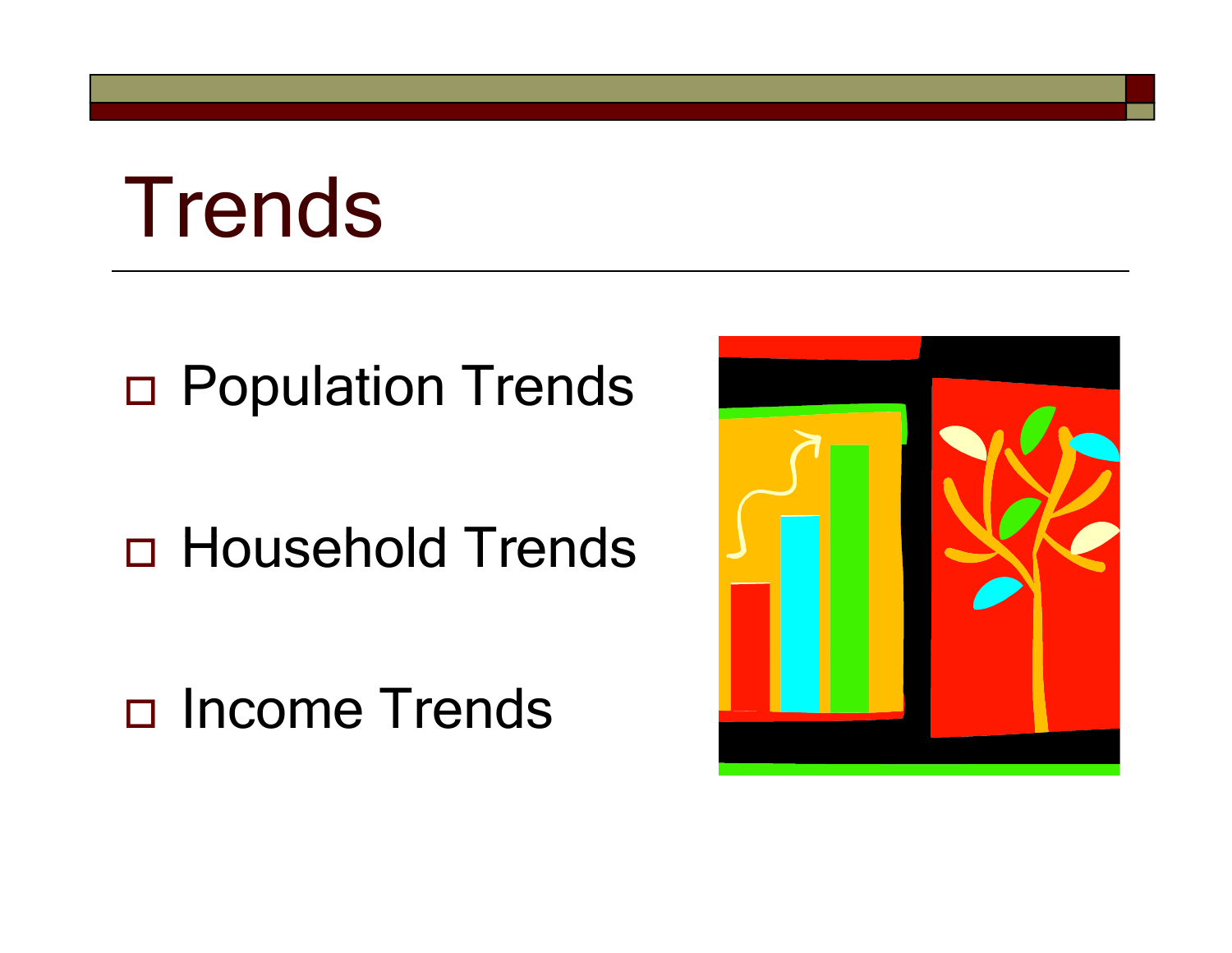## Demand Estimate

□ Calculating Demand

**Demand from existing** households

 Demand from new households

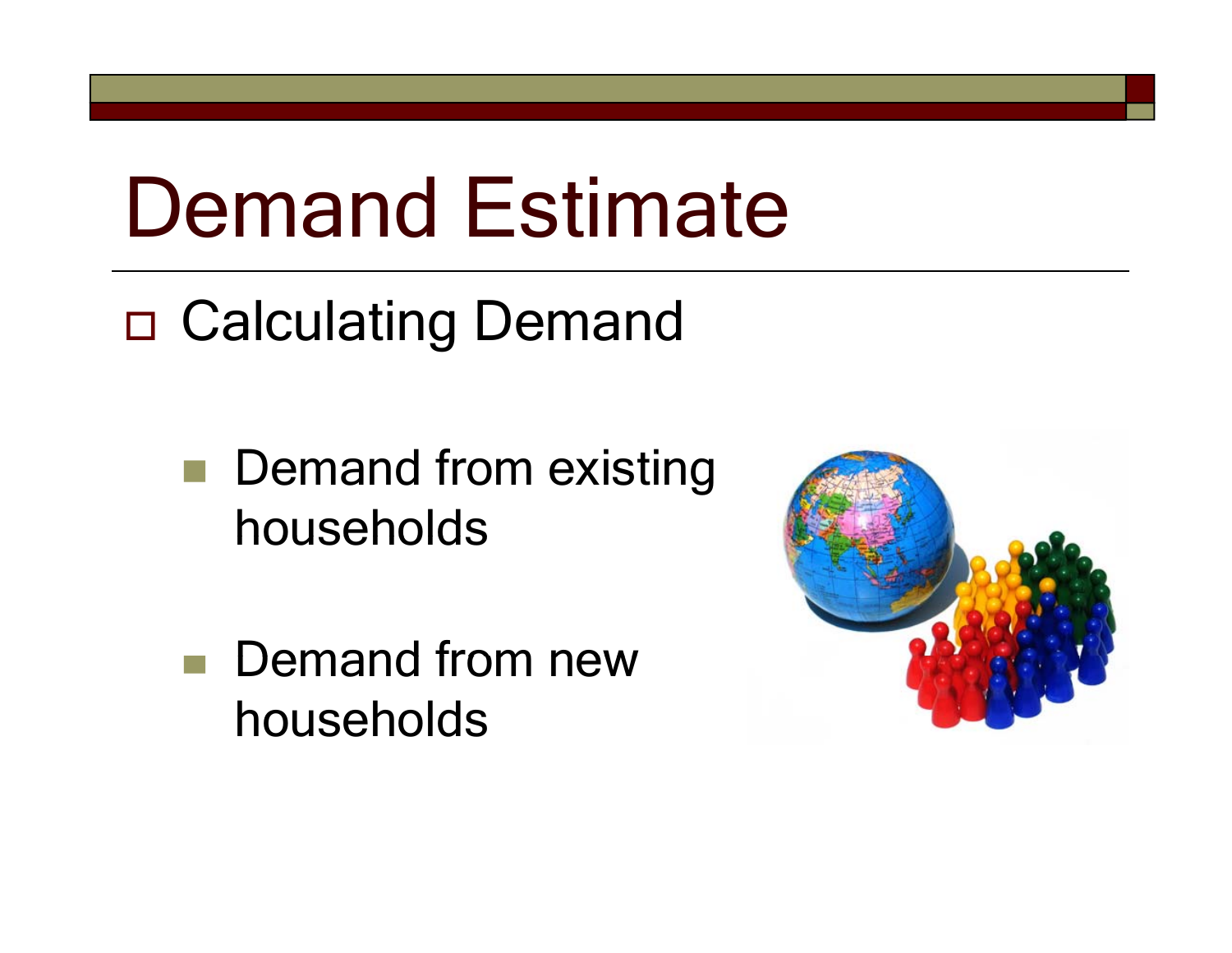## Capture Rates

Capture Rate  $=$ # of units of a specific AMI and size income-qualified households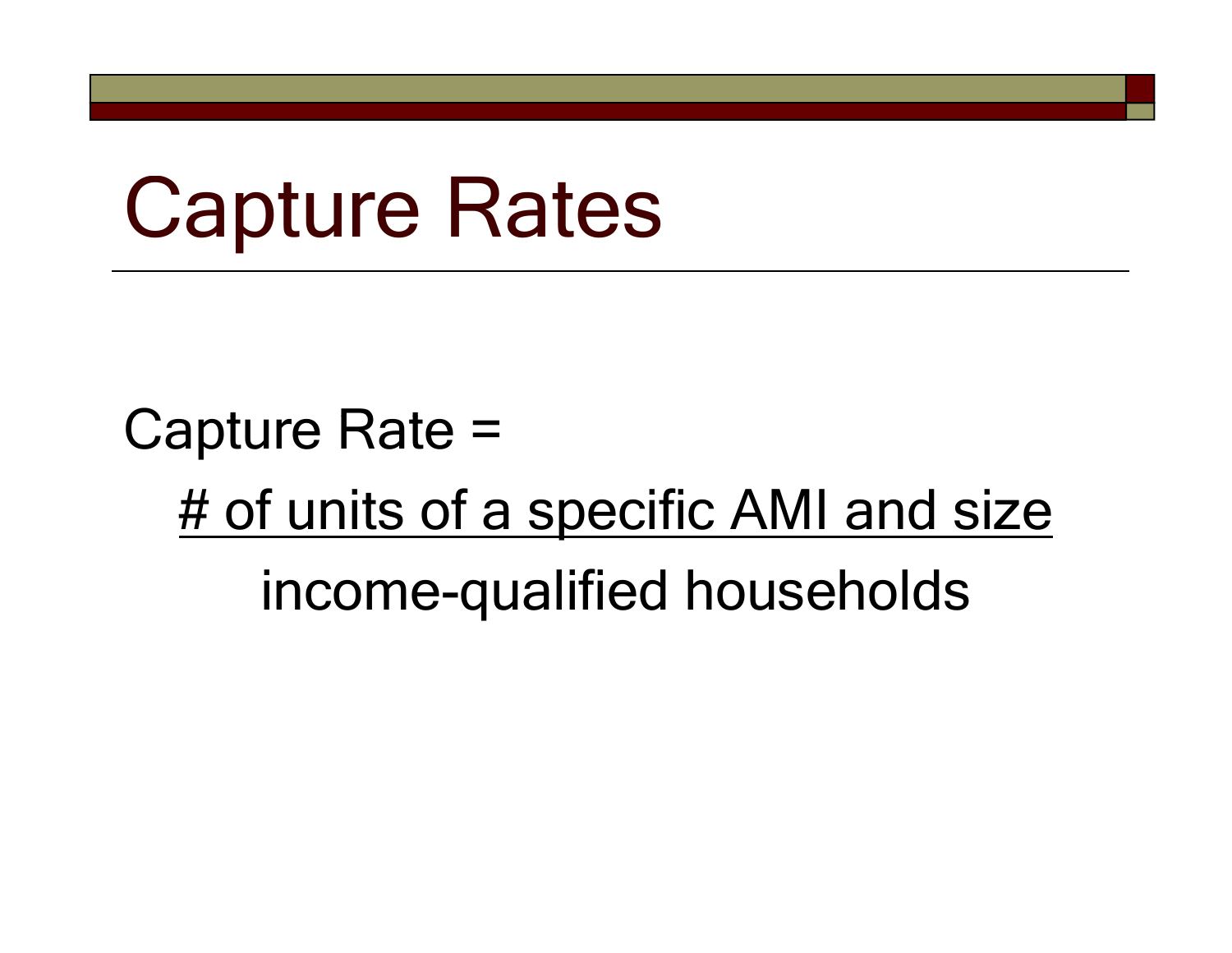## Absorption Rate

□ SRO & Special Needs 90% occu panc y within 6 months

□ Large Family projects 95% occupancy within 6 months

□ All Senior projects 95% occupancy within 1 year

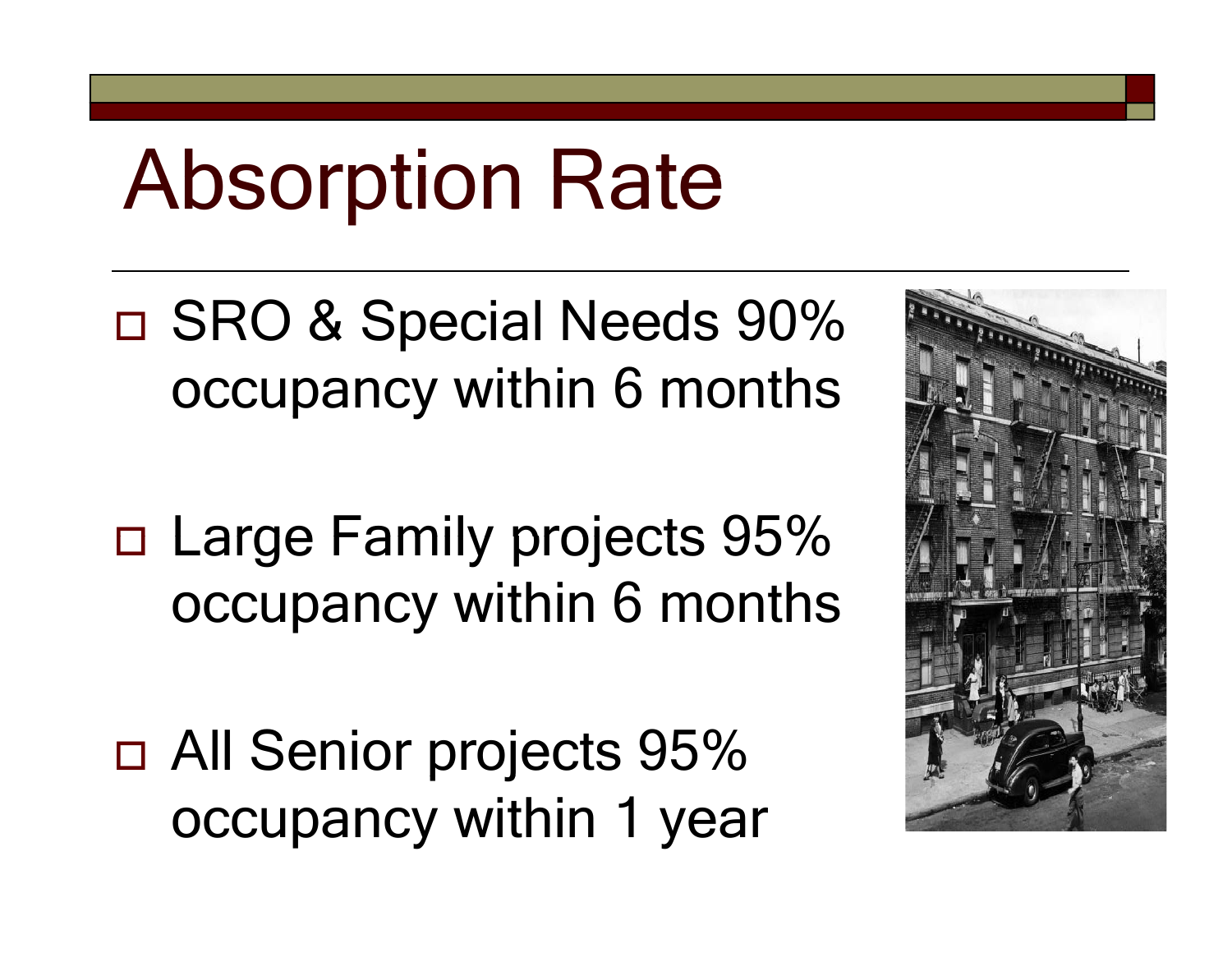## Competitive Rental Market

 $\overline{\phantom{a}}$ 

- □ Multi-family rental housing in PMA
- Market-Rate Comparables
- □ Projects considered, but not used
- □ Comps outside 1 mile?
- □ How many comps are necessary?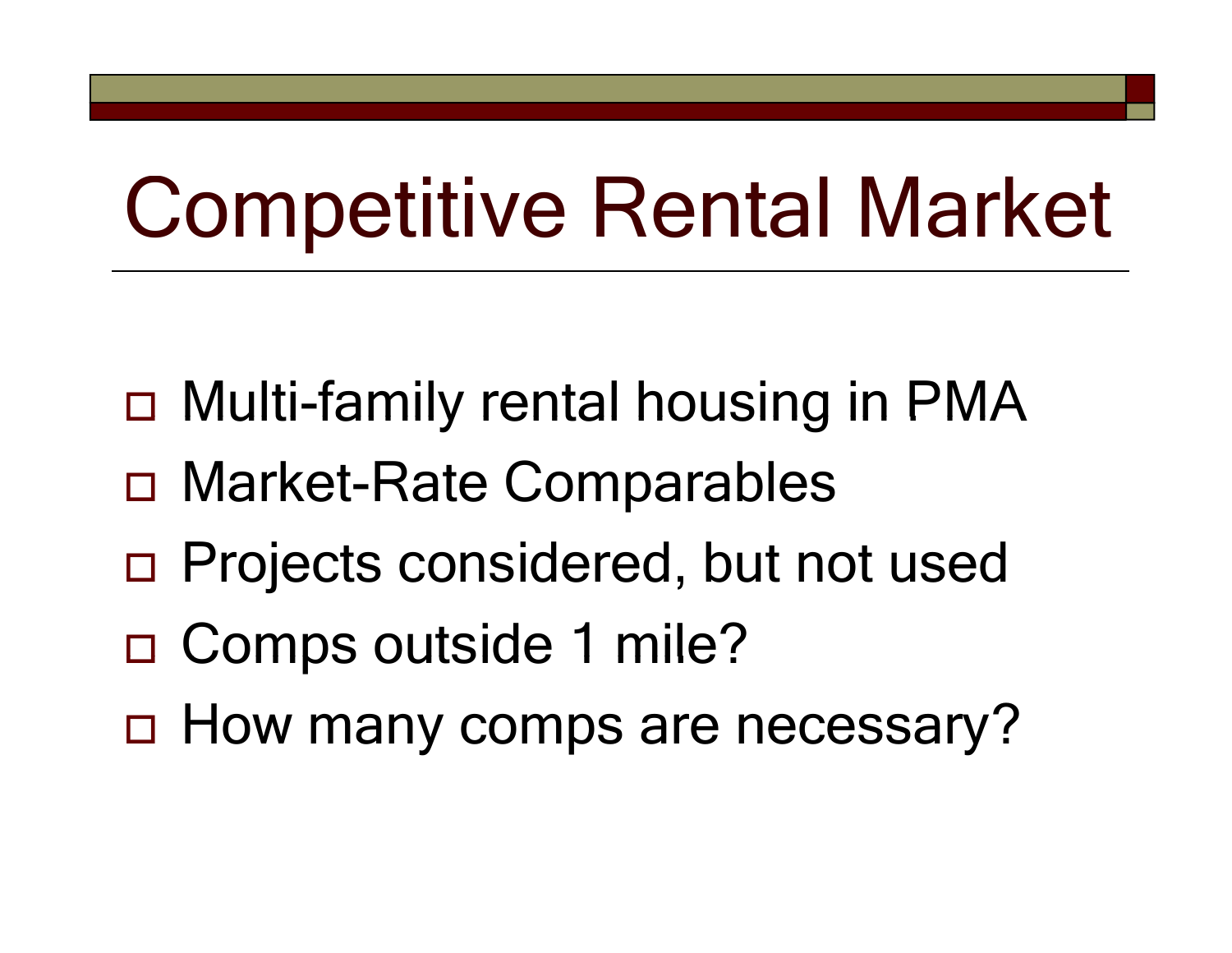# Competitive Rental Market<br>Cont

- Rent Comparability Matrix
	- Age or physical adjustments
	- Adjusted Rent/Base Rent
	- 10% below market rate
	- Units value ratio (\$/SF)below com PS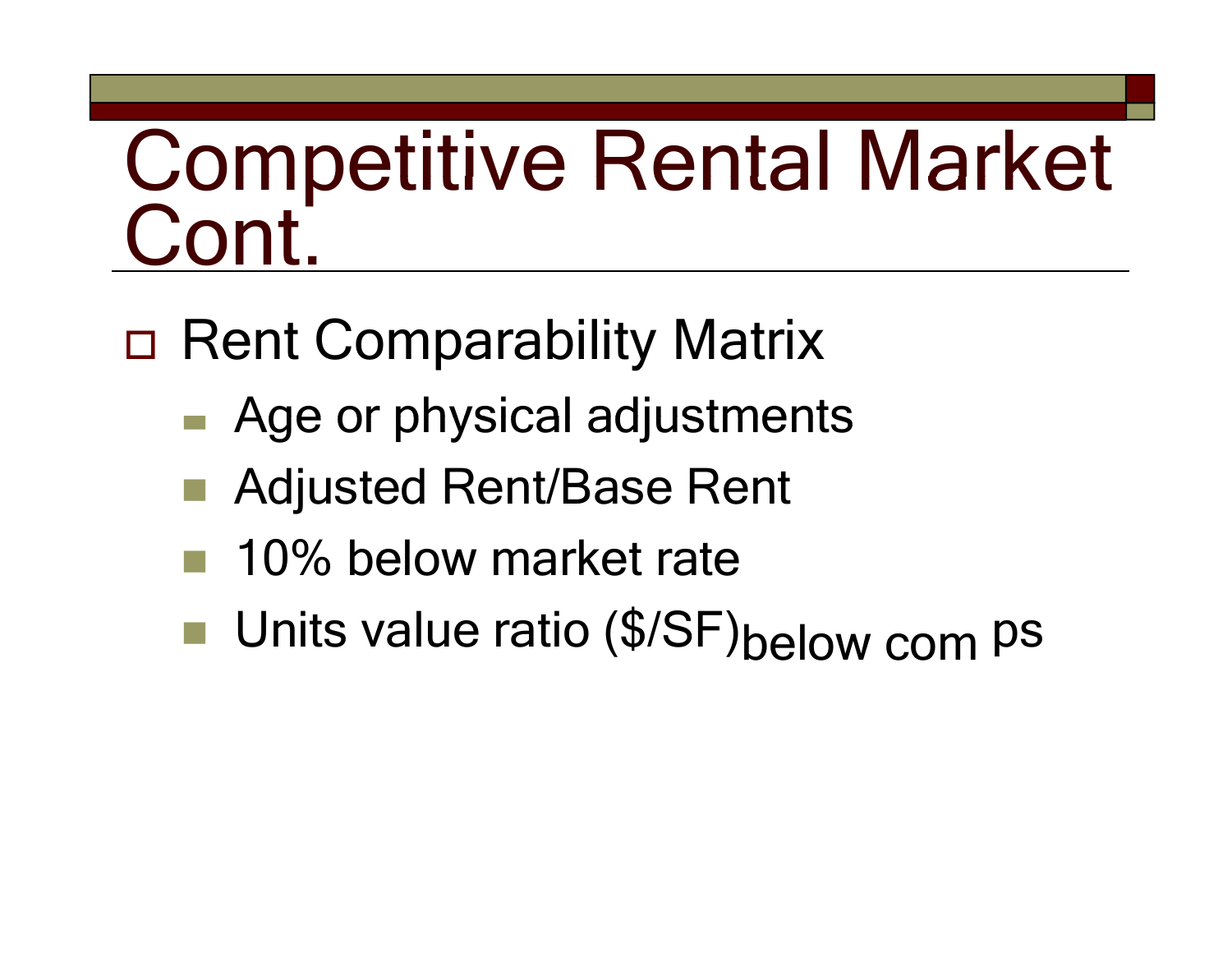| <b>Enter Data in Blue or Blank Fields</b> | <b>Subject</b>        |                           | <b>Pine Gardens</b> |                           | Cedar Creek     | Harrison       |                  |                     |                     |
|-------------------------------------------|-----------------------|---------------------------|---------------------|---------------------------|-----------------|----------------|------------------|---------------------|---------------------|
|                                           | 1313                  |                           | 311 Pinecove        |                           | 595 Cedar       | 900 Harrison   |                  |                     |                     |
|                                           | Mockingbird           |                           | <b>Street</b>       |                           | <b>Street</b>   | Blvd.          |                  |                     |                     |
| Date of Market Study:                     | Lane                  |                           |                     |                           |                 |                |                  |                     |                     |
| 12-Feb-10                                 | Our Town              |                           | <b>Our Town</b>     |                           | <b>Our Town</b> |                | <b>Our Town</b>  |                     |                     |
| <b>Prepared By:</b>                       | 888-555-1212          |                           | 888-555-3434        |                           | 888-555-5656    |                | 888-555-7878     | <b>Totals &amp;</b> |                     |
| <b>Market Studies R'Us</b>                |                       |                           |                     |                           |                 |                |                  | Weighted            |                     |
|                                           | <b>Characteristic</b> | Char                      | Adi                 | Char                      | Adj             | Char           | Adi              | <b>Averages</b>     | <b>Differential</b> |
| Type ( $M = Market$ , $L = Low Income$ )  | L                     | м                         |                     | м                         |                 | м              |                  |                     |                     |
| <b>Distance in Miles from Subject</b>     |                       | 0.50                      |                     | 0.90                      |                 | 1.10           |                  |                     |                     |
| <b>Number of Units</b>                    |                       | 16                        |                     | 14                        |                 | 4              |                  | 34                  |                     |
|                                           |                       | 0%                        |                     | 0%                        |                 | 0%             |                  |                     |                     |
| <b>Vacancy Rate</b>                       |                       |                           |                     |                           |                 |                |                  |                     |                     |
| <b>Waiting List (Y or N)</b>              |                       | n                         |                     | n                         |                 | n              |                  |                     |                     |
| <b>Turnover Rate</b>                      |                       | 30%                       |                     | 18%                       |                 | 75%            |                  |                     |                     |
| Unit Size in SF                           | 1100                  | 1000                      |                     | 1300                      |                 | 1000           |                  | 1124                |                     |
| <b>Aggreate Size in SF</b>                |                       | 16000                     |                     | 18200                     |                 | 4000           |                  | 38200               |                     |
| <b>Base Rent</b>                          | \$796                 | \$878                     |                     | \$826                     |                 | \$780          |                  | \$845               | $-5.81%$            |
| <b>Aggregate Rent</b>                     |                       | \$14,048                  |                     | \$11,564                  |                 | \$3,120        |                  | \$28,732            |                     |
| <b>Value Ratio (\$/SF)</b>                | \$0.72                | \$0.88                    |                     | \$0.64                    |                 | \$0.78         |                  | \$0.75              | $-3.79%$            |
| # of stories                              | $\mathbf{z}$          | 2                         |                     | $\mathbf{z}$              |                 | 2              |                  |                     |                     |
| Elevator ("Y"es or "N"o)                  | n                     | $\mathbf n$               |                     | n                         |                 | $\mathbf n$    |                  |                     |                     |
| # of Bedrooms                             | 3                     | 3                         |                     | 3                         |                 | 3              |                  |                     |                     |
| # of Bathrooms                            | $\mathbf{z}$          | 1                         | \$25                | 1.5                       | \$13            | $\mathbf{z}$   |                  |                     |                     |
| <b>Unit Size Adjustment</b>               | 1100                  |                           |                     |                           |                 |                |                  |                     |                     |
| <b>Rent Concessions</b>                   |                       |                           |                     |                           |                 |                |                  |                     |                     |
| Age (built or last rennovated)            | 2009                  | 2000                      | \$8                 | 1996                      | \$12            | 1989           | \$19             |                     |                     |
| <b>Utilities Paid by Tenant</b>           |                       |                           |                     |                           |                 |                |                  |                     |                     |
| Electricity                               | x                     | $\mathbf x$               |                     | $\pmb{\times}$            |                 | $\mathbf{x}$   |                  |                     |                     |
| Heat ("G"as or "E"lectric)                | g                     | g                         |                     | $\mathbf{g}$              |                 | е              |                  |                     |                     |
| Hot Water (G or E)                        | g                     | g                         |                     | g                         |                 | e              |                  |                     |                     |
| Cooking (G or E)                          | g                     | g                         |                     | g                         |                 | е              |                  |                     |                     |
| TV ("C"able or "S"atellite)               | c                     | s                         |                     | с                         |                 | c              |                  |                     |                     |
| Other                                     |                       |                           |                     |                           |                 |                |                  |                     |                     |
| <b>Unit Amenities</b>                     |                       |                           |                     |                           |                 |                |                  |                     |                     |
| <b>Central Heat/Cool</b>                  | x                     | $\boldsymbol{\mathsf{x}}$ |                     | $\pmb{\mathsf{x}}$        |                 | x              |                  |                     |                     |
| <b>Blinds</b>                             | x                     | $\mathbf x$               |                     | $\mathbf x$               |                 | x              |                  |                     |                     |
| Carpet                                    |                       |                           |                     |                           |                 |                |                  |                     |                     |
| <b>Coat Closet</b>                        | x                     | $\mathbf{x}$              |                     | $\mathbf x$               |                 | $\mathbf{x}$   | $-$2$            |                     |                     |
|                                           |                       |                           |                     |                           |                 | $\mathbf{x}$   |                  |                     |                     |
| <b>Walk-In Closet</b>                     |                       |                           |                     |                           |                 | x              | $-$ \$5          |                     |                     |
| <b>Patio/Balcony</b>                      | $\mathbf{x}$          | $\mathbf x$               |                     | $\pmb{\mathsf{x}}$        |                 |                | \$5              |                     |                     |
| <b>Appliances</b>                         |                       |                           |                     |                           |                 |                |                  |                     |                     |
| Refrigerator                              | x                     | $\mathbf x$               |                     | $\boldsymbol{\mathsf{x}}$ |                 | x              |                  |                     |                     |
| Stove/Oven                                | $\pmb{\times}$        | $\pmb{\times}$            |                     | $\pmb{\times}$            |                 | $\mathbf{x}$   |                  |                     |                     |
| <b>Dishwasher</b>                         | x                     | $\mathbf x$               |                     |                           | \$10            |                | \$10             |                     |                     |
| <b>Garbage Disposal</b>                   | $\mathbf x$           | $\pmb{\times}$            |                     |                           | \$3             |                | $\overline{\$3}$ |                     |                     |
| <b>Microwave</b>                          | $\mathbf{x}$          | $\mathbf x$               |                     |                           | \$5             |                | \$5              |                     |                     |
| <b>Parking/Transportation</b>             |                       |                           |                     |                           |                 |                |                  |                     |                     |
| <b>Surface Parking</b>                    | x                     | $\boldsymbol{\mathsf{x}}$ |                     | x                         |                 | x              |                  |                     |                     |
| Carport                                   |                       |                           |                     | $\pmb{\times}$            | $-$25$          |                |                  |                     |                     |
| <b>Project Amenities</b>                  |                       |                           |                     |                           |                 |                |                  |                     |                     |
| <b>Clubhouse/Community Room</b>           | ×                     | $\mathbf x$               |                     |                           | \$10            |                | \$10             |                     |                     |
| <b>Swimming Pool</b>                      | x                     |                           | \$15                | $\mathbf{x}$              |                 |                | \$15             |                     |                     |
| Spa/Jacuzzi                               | $\pmb{\times}$        | $\pmb{\times}$            |                     |                           | \$5             |                | \$5              |                     |                     |
| <b>Picnic Area</b>                        | $\pmb{\times}$        | $\pmb{\times}$            |                     |                           | \$5             |                | $\overline{\$5}$ |                     |                     |
| <b>Tot Lot/Playground</b>                 | x                     | $\mathbf x$               |                     | $\mathbf{x}$              |                 |                | \$5              |                     |                     |
| <b>On Site Manager</b>                    | $\pmb{\mathsf{x}}$    | $\mathbf x$               |                     | $\pmb{\times}$            |                 | $\pmb{\times}$ |                  |                     |                     |
| <b>Laundry Room</b>                       | $\pmb{\times}$        | $\pmb{\times}$            |                     | $\pmb{\mathsf{x}}$        |                 | $\pmb{\times}$ |                  |                     |                     |
| <b>Computer Room</b>                      | $\pmb{\times}$        | $\mathbf x$               |                     |                           | \$10            |                | \$10             |                     |                     |
| <b>Security</b>                           |                       |                           |                     |                           |                 |                |                  |                     |                     |
| Gated                                     |                       |                           |                     |                           |                 |                |                  |                     |                     |
| <b>Adjusted Rent</b>                      | \$796                 |                           | \$926               |                           | \$874           |                | \$865            | \$897               | $-11.30%$           |
| <b>Aggregate Adjusted Rent</b>            |                       |                           | \$14,816            |                           | \$12,236        |                | \$3,460          | \$30,512            |                     |
| <b>Adjusted Value Ratio (\$/SF)</b>       | \$0.72                |                           | \$0.93              |                           | \$0.67          |                | \$0.87           | \$0.80              | $-9.40%$            |
| <b>Adjusted Rent/Base Rent</b>            |                       |                           | 105%                |                           | 106%            |                | 111%             |                     |                     |
|                                           |                       |                           |                     |                           |                 |                |                  |                     |                     |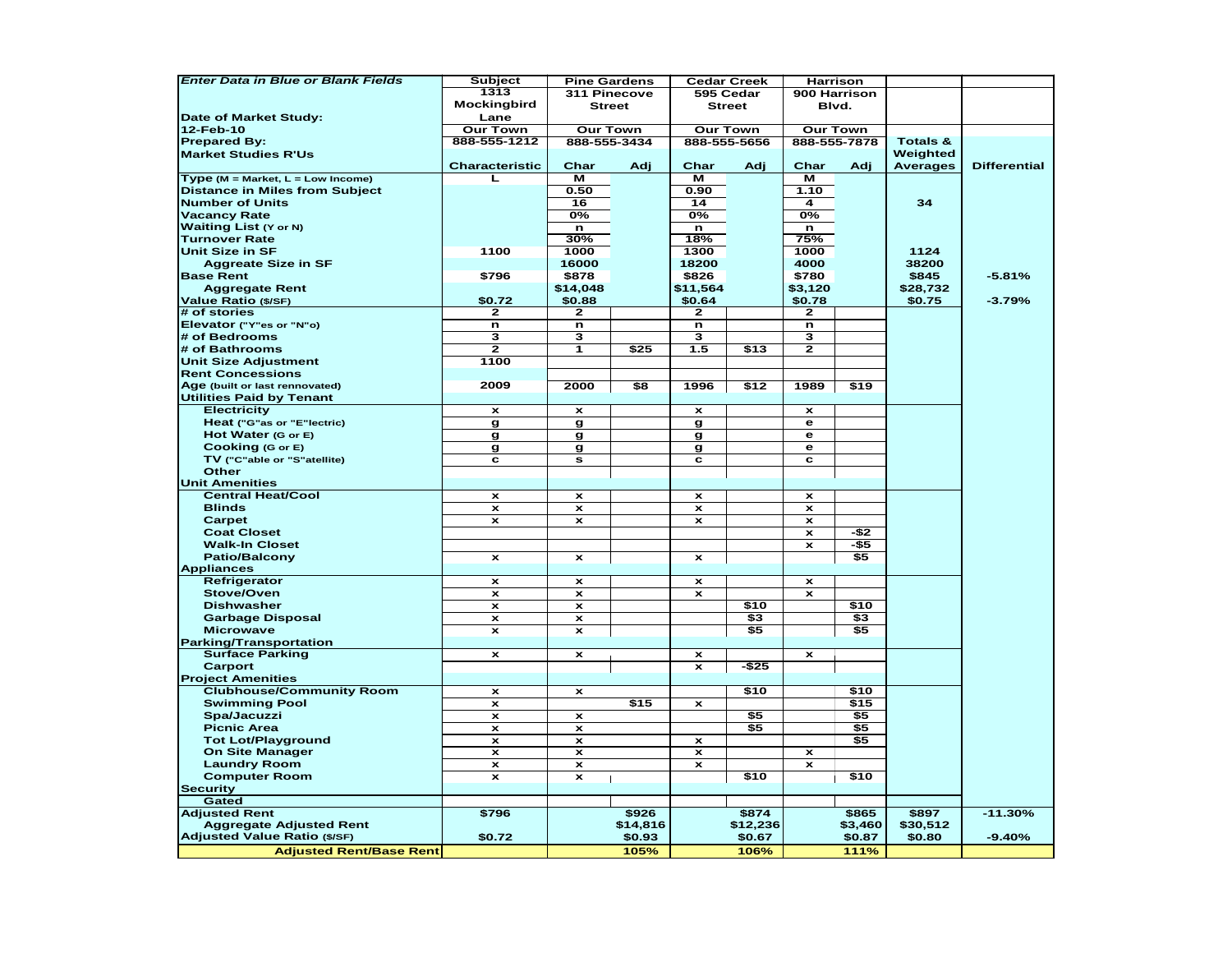## Summary & Conclusions

- Strengths and weaknesses
	- Characteristics / surrounding land uses

Housing Developments

 Appendices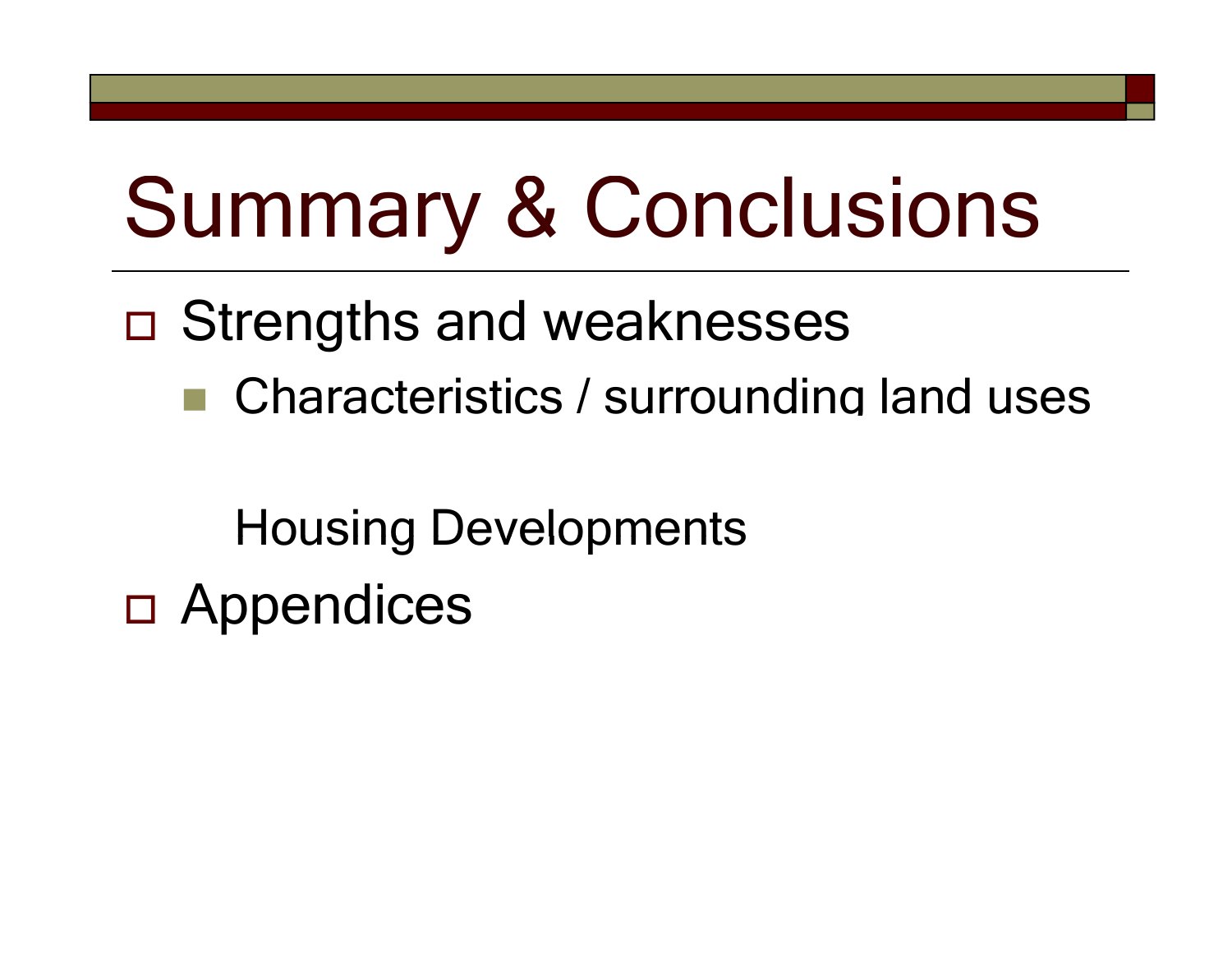## Market Study Index

#### **Market Study Index**

Market Analysts must provide a checklist referencing all components of their market study. This checklist is intended to assist readers on the location and content of issues relevant to the evaluation and analysis of market studies. The page number of each component referenced is noted in the right column. In cases where the item is not relevant, the author has indicated "N/A" or not applicable. Where a conflict with or variation from client standards or client requirements exist, the author has indicated a "V" (variation) with a comment explaining the conflict. More detailed notations or explanations are also acceptable.

|                  |                                                                                                    | Page<br>Number(s) |
|------------------|----------------------------------------------------------------------------------------------------|-------------------|
|                  | <b>Executive Summary</b>                                                                           |                   |
| 1.               | Precise statement of key conclusions                                                               |                   |
| $\overline{2}$ . | Market strengths and weaknesses impacting project                                                  |                   |
| 3.               | Recommendations and/or modification to project discussion                                          |                   |
| 4.               | Discussion of subject property's impact on existing housing                                        |                   |
| 5.               | Absorption projection with issues impacting performance                                            |                   |
| 6.               | Discussion of risks or other mitigating circumstances impacting project                            |                   |
|                  | <b>Project Description</b>                                                                         |                   |
| 7.               | Number of bedrooms and baths proposed, income limitation, proposed<br>rents and utility allowances |                   |
| 8.               | Utilities (and utility sources) included in rent                                                   |                   |
| 9.               | Occupancy type and target population description                                                   |                   |
|                  | 10. Project design description                                                                     |                   |
|                  | 11. Description of service amenities                                                               |                   |
| 12.              | Date of construction/preliminary completion                                                        |                   |
| 13.              | If rehabilitation or demolition of occupied housing, existing unit breakdown<br>and rents          |                   |
|                  | 14. Reference of status or date of architectural plans and name of architect                       |                   |
| 15.              | Copy of floor plans and elevations                                                                 |                   |
|                  | <b>Delineation of Market Area</b>                                                                  |                   |
|                  | 16. Primary Market Area and Secondary Market Area description                                      |                   |
| 17.              | Scaled for distance map of the suggested market area                                               |                   |
|                  | 18. Site amenities description and map                                                             |                   |
|                  | 19. Description of site characteristics                                                            |                   |
|                  | 20. Photographs of site and neighborhood                                                           |                   |
|                  | 21. Visibility and accessibility evaluation                                                        |                   |
| 22.              | Crime statistics                                                                                   |                   |
|                  | <b>Market Area Economy</b>                                                                         |                   |
|                  | 23. Employment by industry                                                                         |                   |
|                  | 24. Major employers                                                                                |                   |
|                  | 25. Historical unemployment rate                                                                   |                   |
|                  | 26. Five-year employment growth                                                                    |                   |

|                  | <b>Employment Trends</b>                                                                |  |
|------------------|-----------------------------------------------------------------------------------------|--|
| 1.               | Typical wages by occupation                                                             |  |
| $\overline{2}$ . | Discussion of commuting patterns of area workers                                        |  |
|                  | Population, Household and Income Trends                                                 |  |
| 3.               | Population and household estimates and projections                                      |  |
| 4.               | Households by tenure                                                                    |  |
| 5.               | Distribution of income                                                                  |  |
|                  | <b>Demand Estimate</b>                                                                  |  |
| 6.               | Evaluation of proposed rent levels                                                      |  |
| 7.               | Existing household demand                                                               |  |
| 8.               | New household demand                                                                    |  |
| 9.               | Commuter demand                                                                         |  |
|                  | 10. Calculation and analysis of Capture Rate                                            |  |
|                  | 11. Calculation and analysis of Penetration Rate                                        |  |
|                  | 12. Identification of risks                                                             |  |
|                  | 13. Conclusion of Demand analysis                                                       |  |
|                  | <b>Absorption Rate</b>                                                                  |  |
|                  | 14. Definition and Justification                                                        |  |
|                  | 15. Estimated time to reach occupancy and percentage of units                           |  |
|                  | <b>Competitive Rental Market</b>                                                        |  |
|                  | 16. Derivation of achievable market rent and Market Advantage                           |  |
|                  | 17. Derivation of achievable Restricted Rent                                            |  |
|                  | 18. List and contact information of all considered properties                           |  |
|                  | 19. Profiles and narrative of comparable properties                                     |  |
|                  | 20. Map of comparable properties                                                        |  |
|                  | 21. Comparable property photos                                                          |  |
|                  | 22. Comparison of subject property to comparable properties                             |  |
|                  | 23. Existing rental housing evaluation                                                  |  |
|                  | 24. Rent comparability matrices                                                         |  |
|                  | 25. Market Vacancy Rates                                                                |  |
|                  | 26. Availability of Housing Choice Vouchers                                             |  |
|                  | 27. Identification of waiting lists                                                     |  |
|                  | 28. Explanation of adjustments                                                          |  |
|                  | 29. Description of overall rental market including share of market-rate and             |  |
|                  | affordable properties                                                                   |  |
|                  | 30. List of existing a LIHTC properties                                                 |  |
|                  | 31. Discussion of future changes in housing stock including homeownership               |  |
| 32.              | Tax credit and other planned or under construction rental communities in<br>market area |  |
|                  | <b>Other Requirements</b>                                                               |  |
|                  | 33. Market Study Index                                                                  |  |
|                  | 34. Date of field work / preparation date of report                                     |  |
|                  | 35. Resume                                                                              |  |
|                  | 36. Utility allowance schedule                                                          |  |
|                  | 37. Floor plans and elevations                                                          |  |
|                  | 38. Demographic reports used                                                            |  |
|                  | 39. Bibliographical list of the data sources used                                       |  |